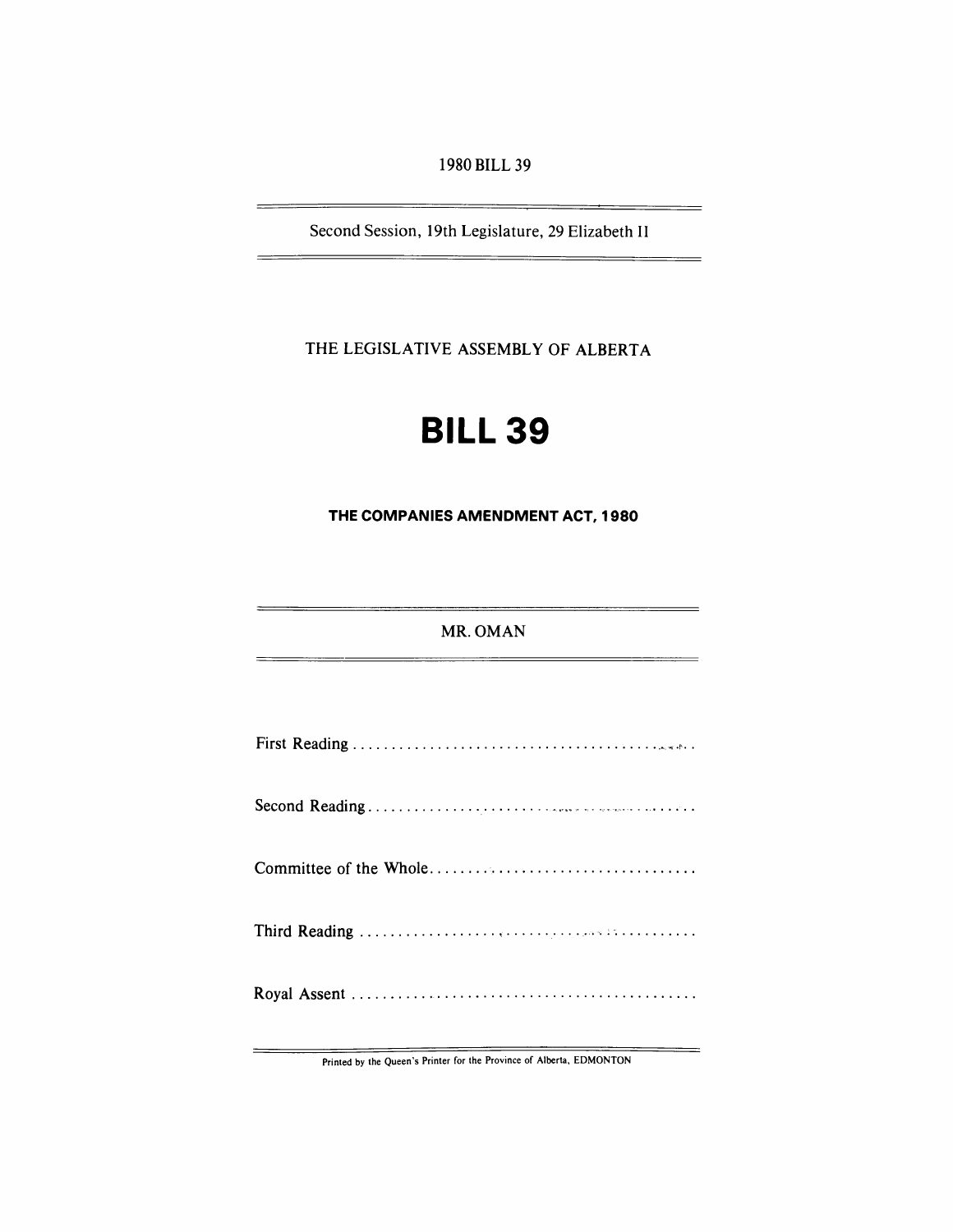Bill 39 *Mr. Oman* 

## **BILL 39**

## 1980

## **THE COMPANIES AMENDMENT ACT, 1980**

*(Assented to , 1980)* 

HER MAJESTY, by and with the advice and consent of the Legislative Assembly of Alberta, enacts as follows:

*1 The Companies Act is amended by this Act.* 

2 *Section 41.5 is repealed and the following is substituted:* 

**41.5** Upon an application by a company the Commission may, subject to those terms and conditions as it may impose, exempt the company from the requirements of any provision of this Division if in the opinion of the Commission it would not be prejudicial to the public interest to do so.

*3 Section 167(J) (h) is repealed.* 

*4 Section* 188(4) *is amended by adding* "effective on the date shown in the notice published in the Alberta Gazette" *after* "in the Province".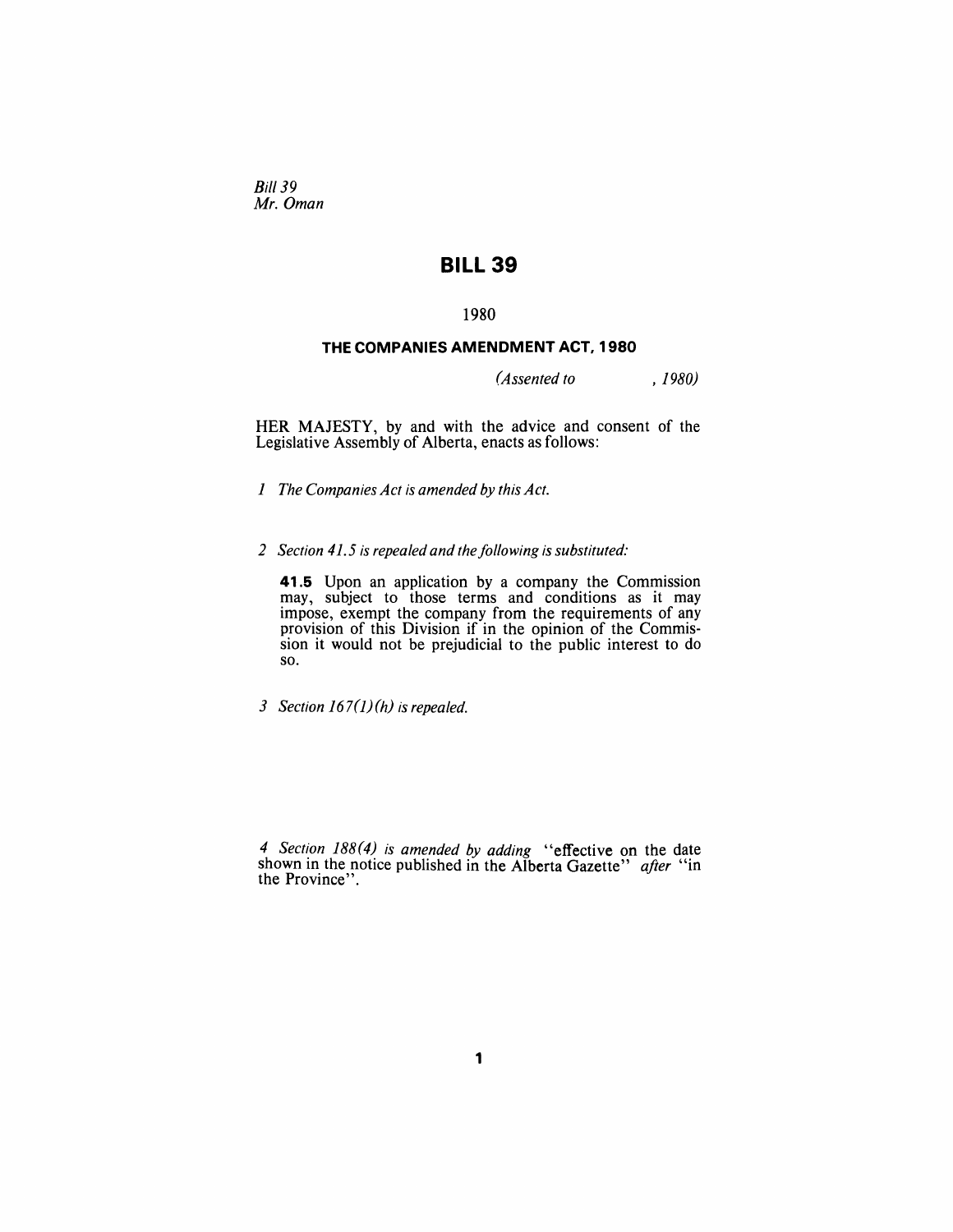#### **Explanatory Notes**

1 This Bill will amend chapter 60 of the Revised Statutes of Alberta 1970.

#### 2 Section 41.5 presently reads:

41.5 A public company that has not obtained the unanimous agreement of all of *its shareholders to the proposed purchase of any of its issued shares may apply to the Commission for an order declaring the proposed purchase to be exempt from the provisions of section* 41.4, *subsection (J), clauses (b) and (d) and the Commission may order the proposed offer to be exempt upon any terms or conditions that it may impose.* 

#### 3 Section 167 presently reads in part:

*167(J) Every extra-provincial company required to be registered under this Part shall file with the Registrar a statement, in the prescribed form, which shall specify* 

*(h) the authorized, subscribed, and paid-up capital of the company and the shares,* if *any, into which it is divided,* 

### 4 Section 188(4) presently reads:

*(4) At the expiration of the time mentioned in a notice prescribed under subsection* (2) *or* (3), *and also in any case where a company has by resolution requested the Registrar to strike it off the register, and has filed with him a statutory declaration of two or more directors proving that the company has no debts or liabilities, the Registrar may, unless cause to the contrary is previously shown, strike the company off the register, and shall publish notice thereof in the Alberta Gazette, and on publication the company is dissolved, or, in the case of an extra-provincial company, shall be deemed to have ceased to carryon business in the Province.*